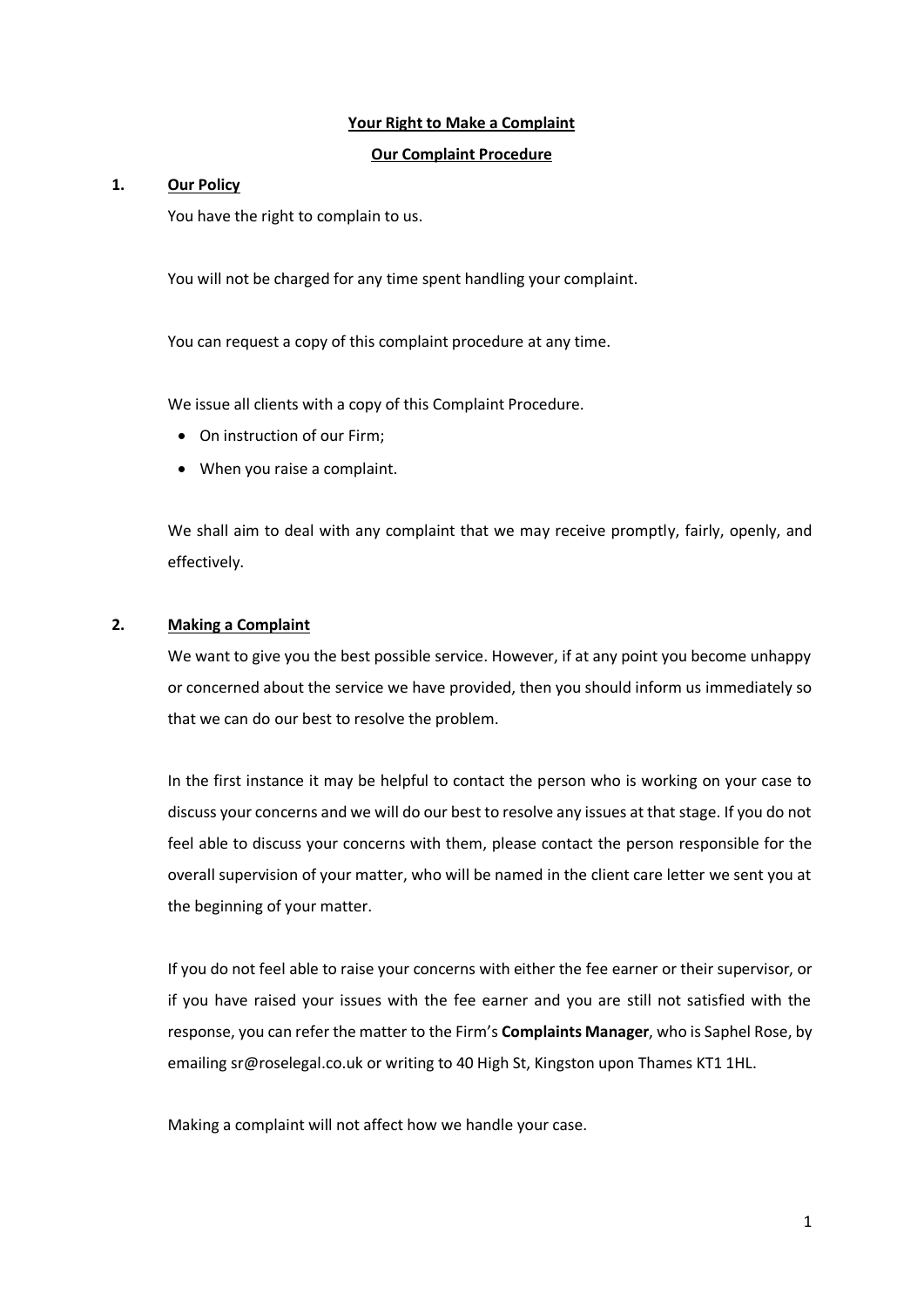If you need to make a complaint, you should:

- Complain as soon as possible;
- Provide your full name and contact details;
- Provide us with your file reference number, if you have it;
- Be clear on what the issue is and how you would like it to be resolved;
- Allow us up to eight weeks to resolve your complaint.

If you require any help in making your complaint, we will try to help you.

# **3. Handling and Resolving a Complaint**

We will write to you within [*three*] working days acknowledging your complaint, enclosing a copy of this policy.

We will investigate your complaint. This will usually involve:

- Reviewing your complaint;
- Reviewing your file(s) and other relevant documents; and
- Liaising with the person who dealt with your matter.

We may also need to ask you for further information or documents. If so, we will ask you to provide the information within a specific period of time.

We will update you on the progress of your complaint at appropriate times.

We may also, if appropriate, invite you to a meeting to discuss your complaint. You do not have to attend if you do not wish to or if you are unable to. We will be happy to discuss the matter with you by telephone.

We will provide you with a written outcome following an investigation into your complaint to tell you what we have done and what we propose to do to resolve your complaint.

Our aim is to resolve all complaints within 8 weeks from the date of receipt